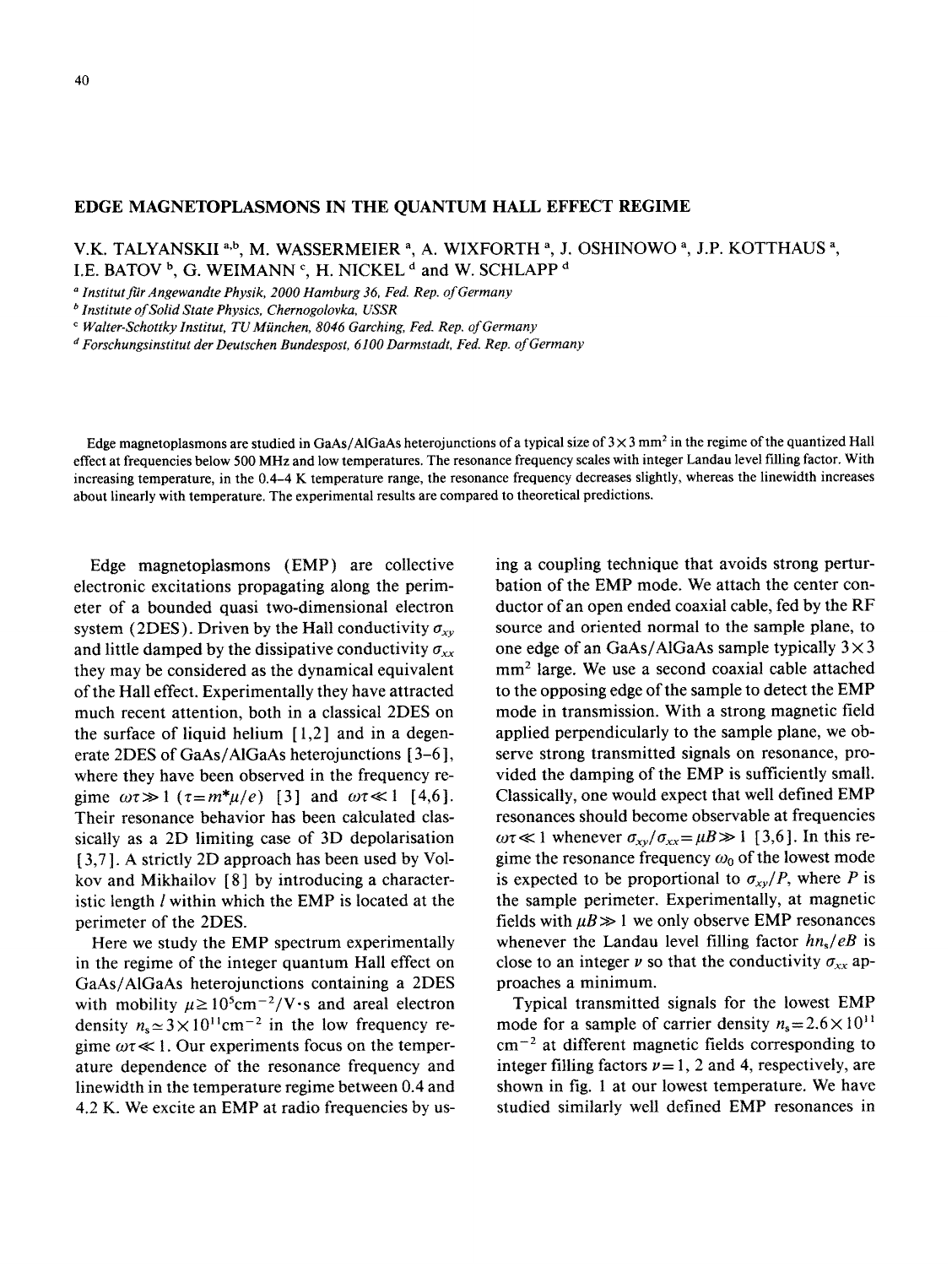

Fig. 1. Transmitted RF signal at different magnetic fields showing the lowest EMP resonance for a sample with carrier density  $n_s = 2.6 \times 10^{11}$  cm<sup>-2</sup> at a temperature of  $T = 0.42$  K. The inset shows the dependence of the resonance frequency on the integer filling factor  $\nu$ .

many samples and at temperatures up to 4.2 K. In fig. 2 we present the dependence of the resonance frequency  $\omega_0/2\pi$  and the linewidth (full width at half heights) on the magnetic field (fig. 2a) and temperature (fig. 2b) for the lowest EMP mode around filling factor  $\nu=2$ . The observed linewidth exhibits a minimum around  $\nu=2$  (fig. 2a) and this minimum value increases about linearly with increasing temperature (fig. 2b). Around a given tilling factor the dependence of the resonance frequency on mag-



Fig. 2. Dependence of the resonance frequency (left scale) and linewidth (right scale) of the lowest EMP mode around filling factor  $\nu = 2$  on the magnetic field (a) and temperature (b).

netic field  $B$  deviates from the  $1/B$ -behavior expected classically and seems to approach a plateau, as shown in fig. 2a around  $\nu=2$ . The value of  $\omega_0$  is found to vary to good accuracy linearly with integer  $\nu$  and thus with  $\sigma_{\chi\nu}$  as demonstrated in the inset of fig. 1. As visible in fig. 2b for  $\nu=2$  the resonance frequency at integer  $\nu$  decreases with increasing temperature. Generally we find that increased damping results in a decreasing  $\omega_0$  in agreement with ref. [5]. Though suggested by the appearance of a plateau-like structure around a given  $\nu$  and by the linear dependence on  $\nu$  we thus conclude that the resonance frequency  $\omega_0$  is not exclusively controlled by the quantized Hall conductivity  $\sigma_{xy} = \nu e^2/h$ . In many calculations  $\omega_0/\sigma_{xy}$  is expected to depend logarithmically on the magnetic field [ 5,8]. For the quantized Hall regime ref. [8] also predicts that  $\omega_0$  is a power law of temperature. Neither of the two predictions can be verified by our experimental results.

Similarly we cannot use present theories to satisfactorily describe the observed linewidth and its dependence on the magnetic field and temperature. Using a classical  $\sigma_{xx} = \sigma_0/(1+\mu^2B^2)$  and  $\mu = 5 \times 10^5$  $\text{cm}^2/\text{V}\cdot\text{s}$  one predicts a linewidth of about 1.5 MHz for the data in fig. 2 significantly smaller than observed. Also, studying various samples with different mobilities  $\mu$  > 5 × 10<sup>5</sup> cm<sup>2</sup>/V·s we do not find a simple correlation between EMP linewidth and DC mobility. For the quantized Hall effect regime Volkov and Mikhailov [8] predict a damping independent on temperature at variance with our observations. Also in an attempt to use their theory to describe some of our results it remains unclear which physical meaning is attached to the length *l* that appears both in their expressions for the resonance frequency and the linewidth of the lowest EMP mode.

On a particular sample we also have observed additional EMP modes with frequencies above  $\omega_0$ . As in previous work  $[5]$  we relate these modes to higher harmonics in which the EMP wavelength is a fraction of the sample perimeter. However in contrast to ref. [5] we do not find those modes to follow a simple harmonic law  $\omega = n\omega_0$  (n = 1,2,3,...). The details of these results will be discussed elsewhere.

In conclusion we have extensively studied EMP resonance frequencies and linewidths on large perimeter ( $\sim$ 10 mm) GaAs/AlGaAs heterojunctions in the magnetic and temperature regime of the quan